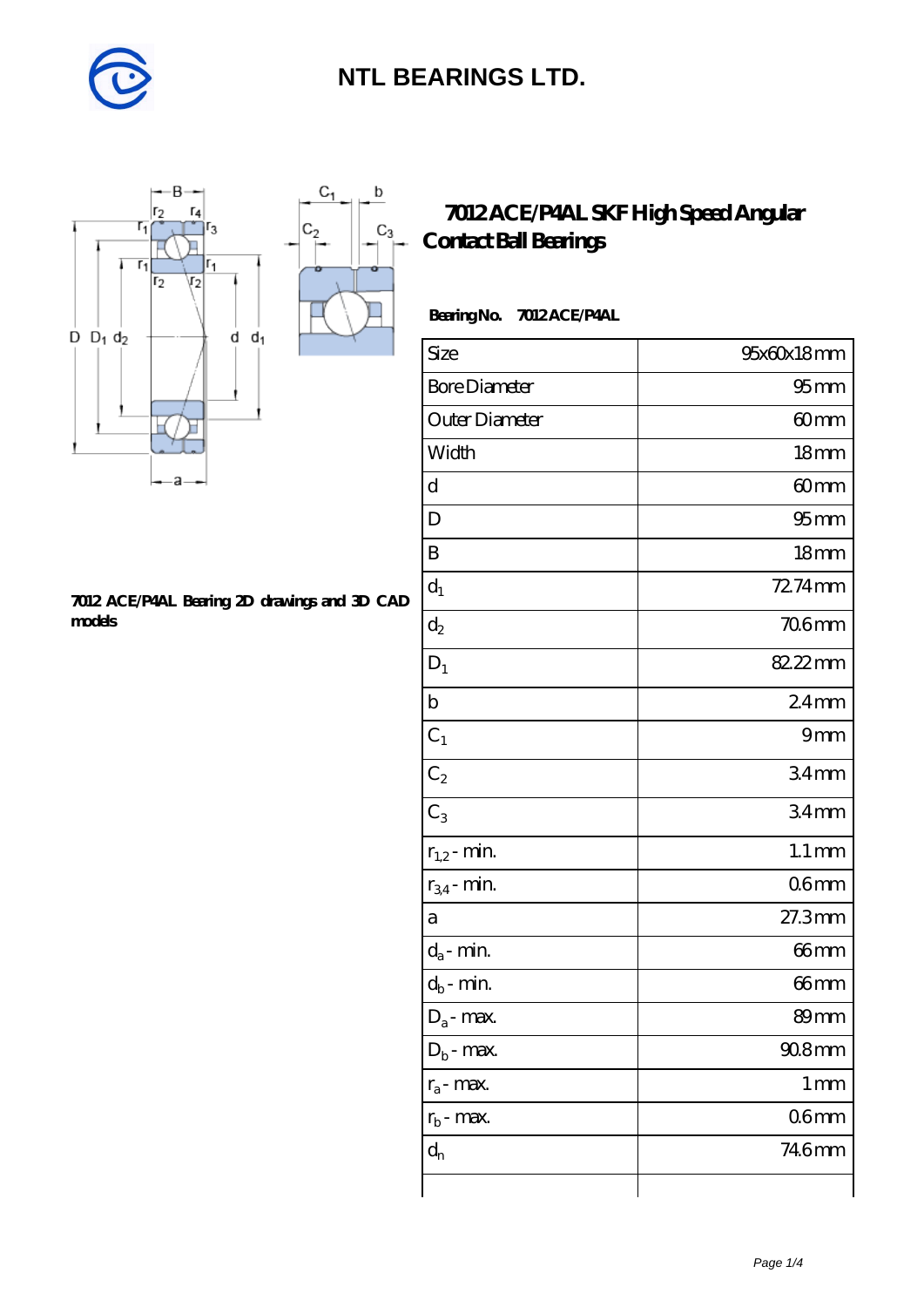

| Basic dynamic load rating -<br>С         | 163kN       |
|------------------------------------------|-------------|
| Basic static load rating - $C_0$         | 122kN       |
| Fatigue load limit - $P_{\rm u}$         | 052kN       |
| Limiting speed for grease<br>lubrication | 18000r/min  |
| Limiting speed for oil<br>lubrication    | 28000mm/min |
| Ball - $D_w$                             | 7.938mm     |
| $Ball - z$                               | 25          |
| $G_{ref}$                                | 5.3cm3      |
| Calculation factor - e                   | 068         |
| Calculation factor - $Y_2$               | 087         |
| Calculation factor - $Y_0$               | 038         |
| Calculation factor - $X_2$               | 041         |
| Calculation factor - $Y_1$               | 092         |
| Calculation factor - $Y_2$               | 1.41        |
| Calculation factor - $Y_0$               | 0.76        |
| Calculation factor - $X_2$               | 067         |
| Preload class $A - G_A$                  | 150N        |
| Preload class $B - G_B$                  | 440N        |
| Preload class C - $G_C$                  | 870N        |
| Calculation factor - f                   | 1.08        |
| Calculation factor - $f_1$               | 099         |
| Calculation factor - $f_{2A}$            | 1           |
| Calculation factor - $f_{\mathcal{B}}$   | 1.03        |
| Calculation factor - $f_{\chi}$          | 1.06        |
| Calculation factor - $f_{HC}$            | 1           |
| Preload class A                          | 122N/micron |
| Preload class B                          | 180N/micron |
|                                          |             |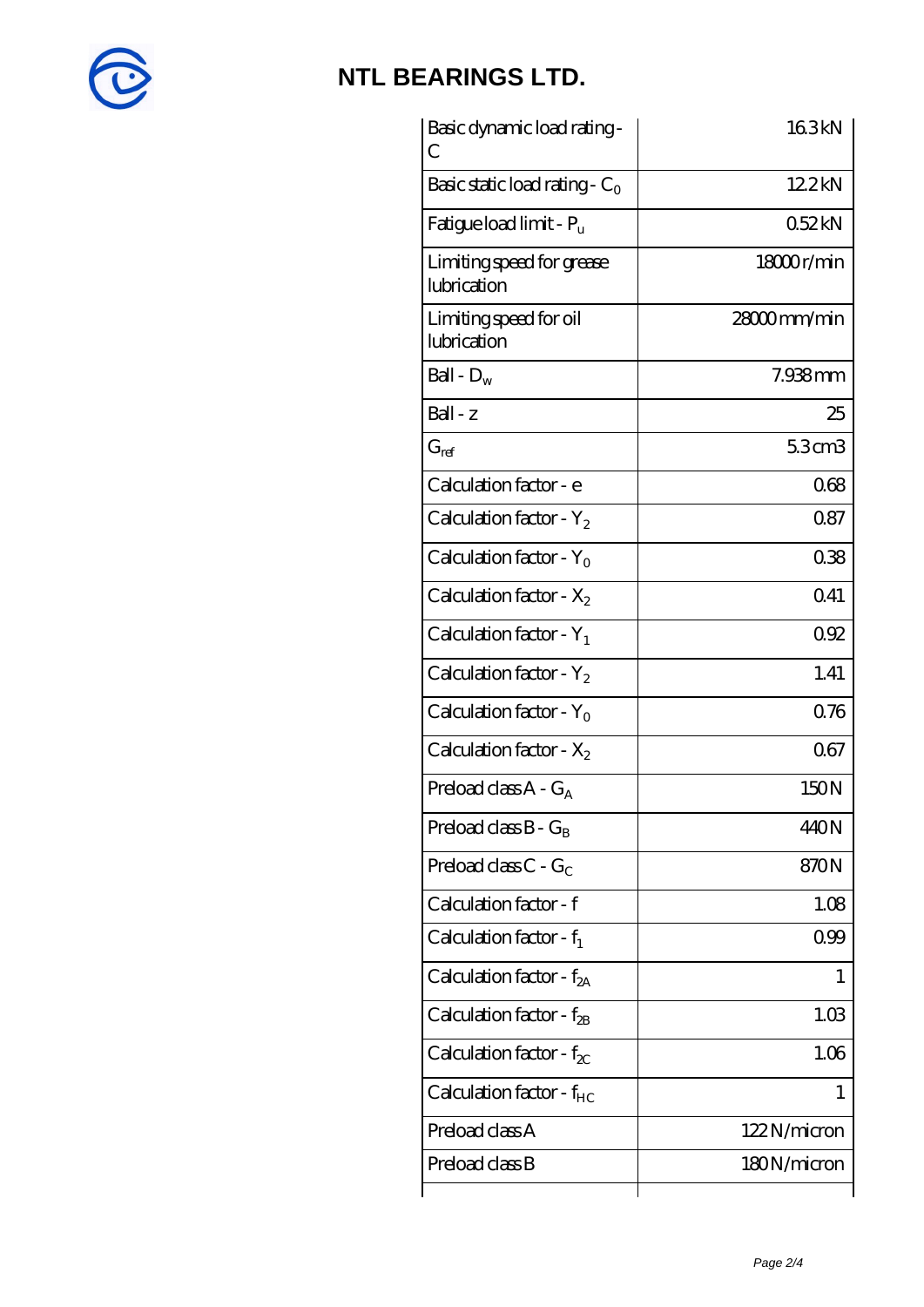

| 72.74mm              |
|----------------------|
| 706mm                |
| 82.22mm              |
| 9mm                  |
| 34 <sub>mm</sub>     |
| 34 <sub>mm</sub>     |
| $1.1 \,\mathrm{mm}$  |
| 06 <sub>mm</sub>     |
| 66mm                 |
| 66 <sub>mm</sub>     |
| 89 <sub>mm</sub>     |
| $908$ mm             |
| $1 \,\mathrm{mm}$    |
| 06 <sub>mm</sub>     |
| 746mm                |
| 163kN                |
| 12.2kN               |
| 052kN                |
| 18000r/min           |
| 28000r/min           |
| 7.938mm              |
| 25                   |
| $53$ cm <sup>3</sup> |
| 150N                 |
| $122N/\mu$ m         |
| 440N                 |
| $180N/\mu$ m         |
|                      |
|                      |